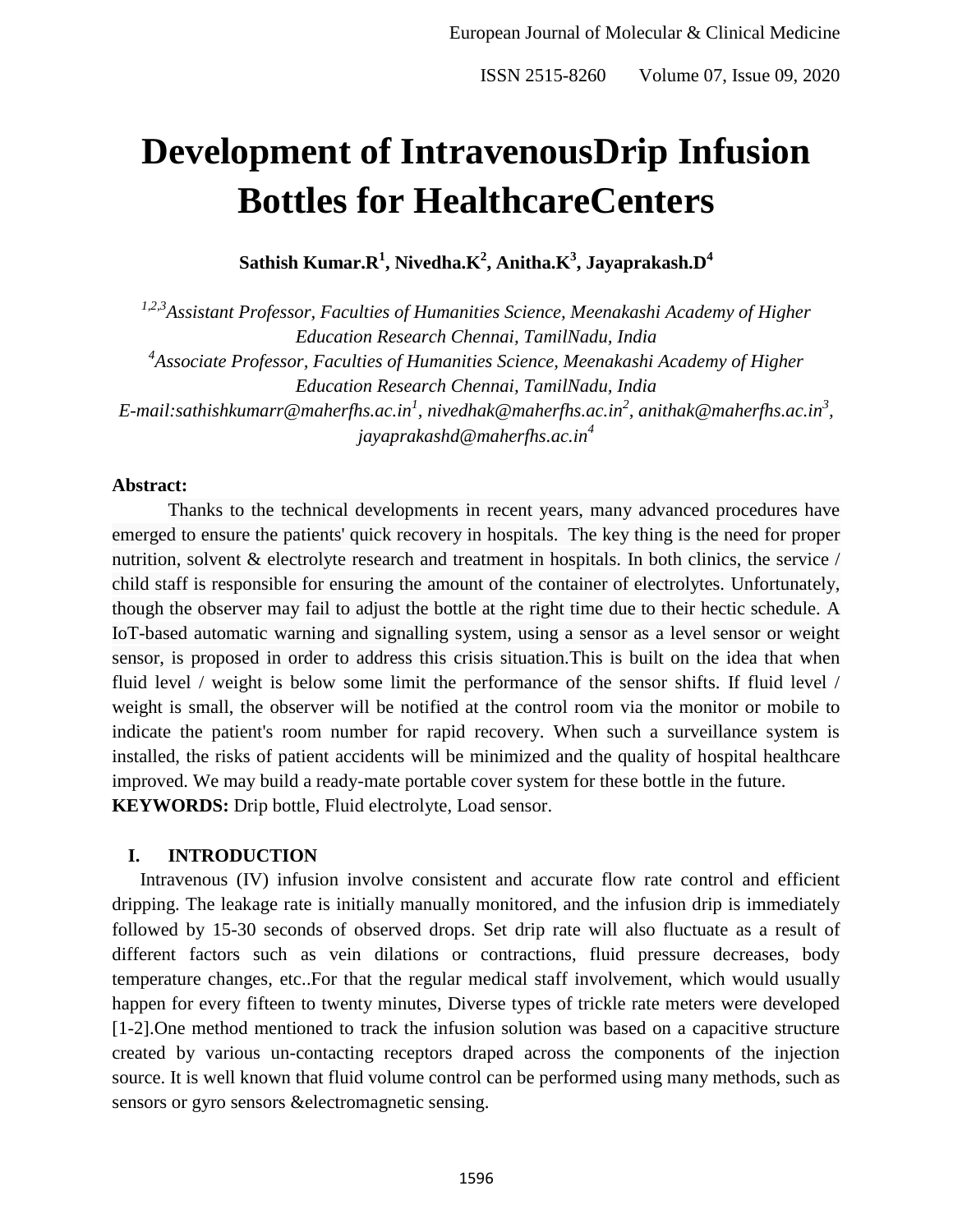Particularly the time domain reflectometry of the microwave is recognised as a strong and efficient tool to analyse several liquids. One drawback of findings of time-domain reflectoms (TDR) is that they generally entail the insertion of a particular sensor in the calculated samples and calculation of the superconductivity and quantity of the test material [4-5].Furthermore, the reliability, resolution and precision of the calculations, as well as the portability of the instrumentation and the probability of multipathing measurements are some other important aspects to consider. Multiplexing option in particular, throughout the common scenario of many mid-hospital cases, who might be constantly monitored by a centralized functional unit, would significantly bring down the cost of deployment[6]. A two-strip electrodes tightly connected to the exterior surface of the solvent container and two feed-off points for attachment to the TDR coaxial cable ensure the anti-invasivity of the sensory function. [7-9].

On such a related note, this is important to keep in mind that monitoring system can indeed be properly configured to provide a alert unless the rate of IV dripping exceeds a specified amount, or if the volume of fluid falls underneath a defined value[10].



**Fig 1.0** Image of a patient with drip Infusion Bottle **II. BASIC THEORY**



**Fig 1.1 Picture representation of a Drip Infusion bottle**

Electrolyte is a substance similar to nutrient which supplies the body with energy. It is found normally in blood and body, and is important for healthy body function. Electrolyte Intravenous Infusion is prescribed to people with elevated blood glucose levels or with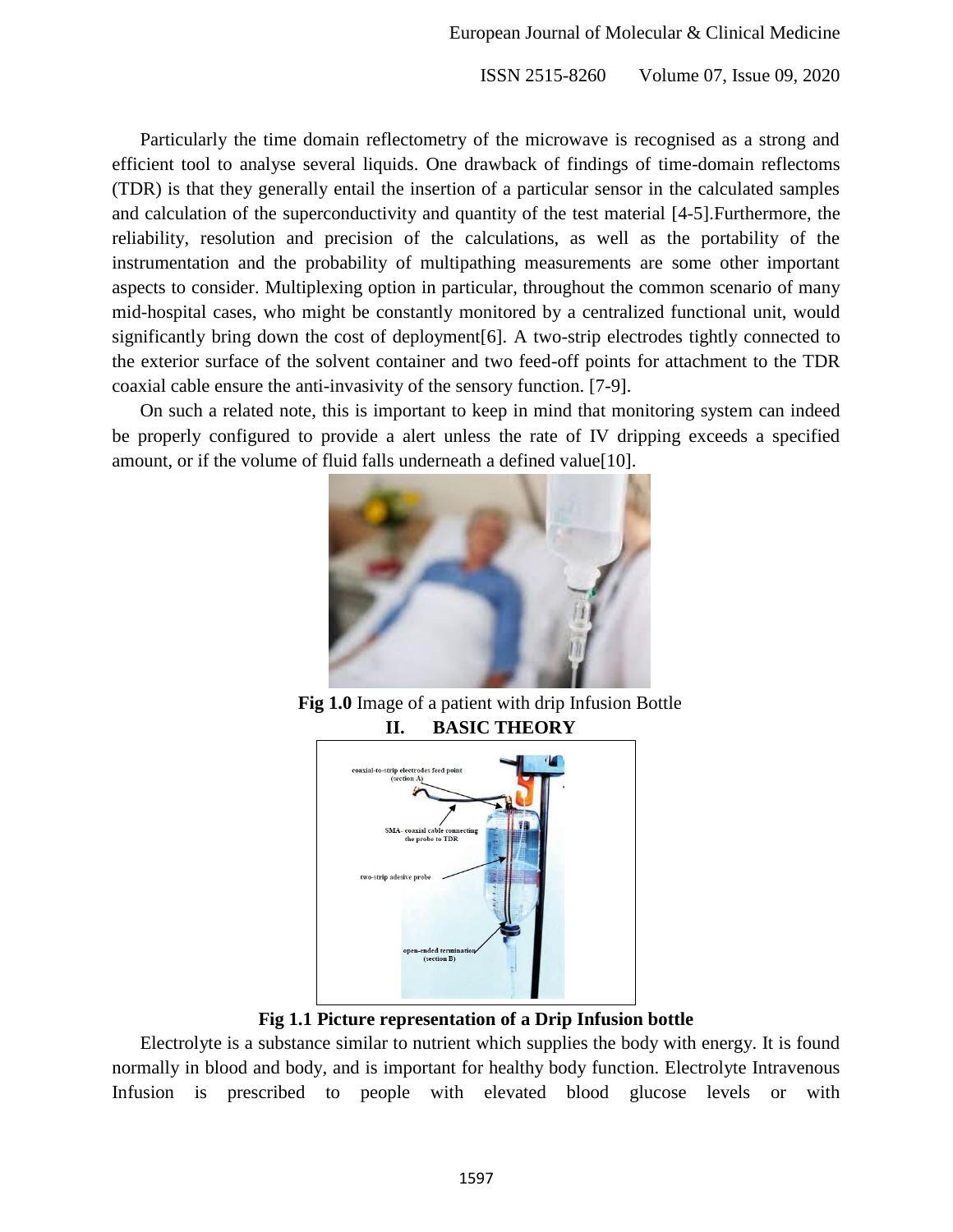dehydration.Electrolyte intravenous Infusion can even be used to dilute other medications before they are administered into the bloodstream.

Normally the fellow humans could not handle this kind of infusion by his own. Treatment with Intravenous Electrolyte Infusion normally takes place at a pharmacy. Your surgeon or a specially qualified nurse will give you it as a gradual inject into one of your veins (this is called an intravenous infusion).Specialist will determine what dosage one has to take, how much and for how long. It depends on one's health and other things, such as one's age, weight, blood tests, how well his/her kidneys function and whether or not other medications are being taken at the same time.



**III. PROPOSED SYSTEM**

**Fig 1.2** Proposed Block Diagram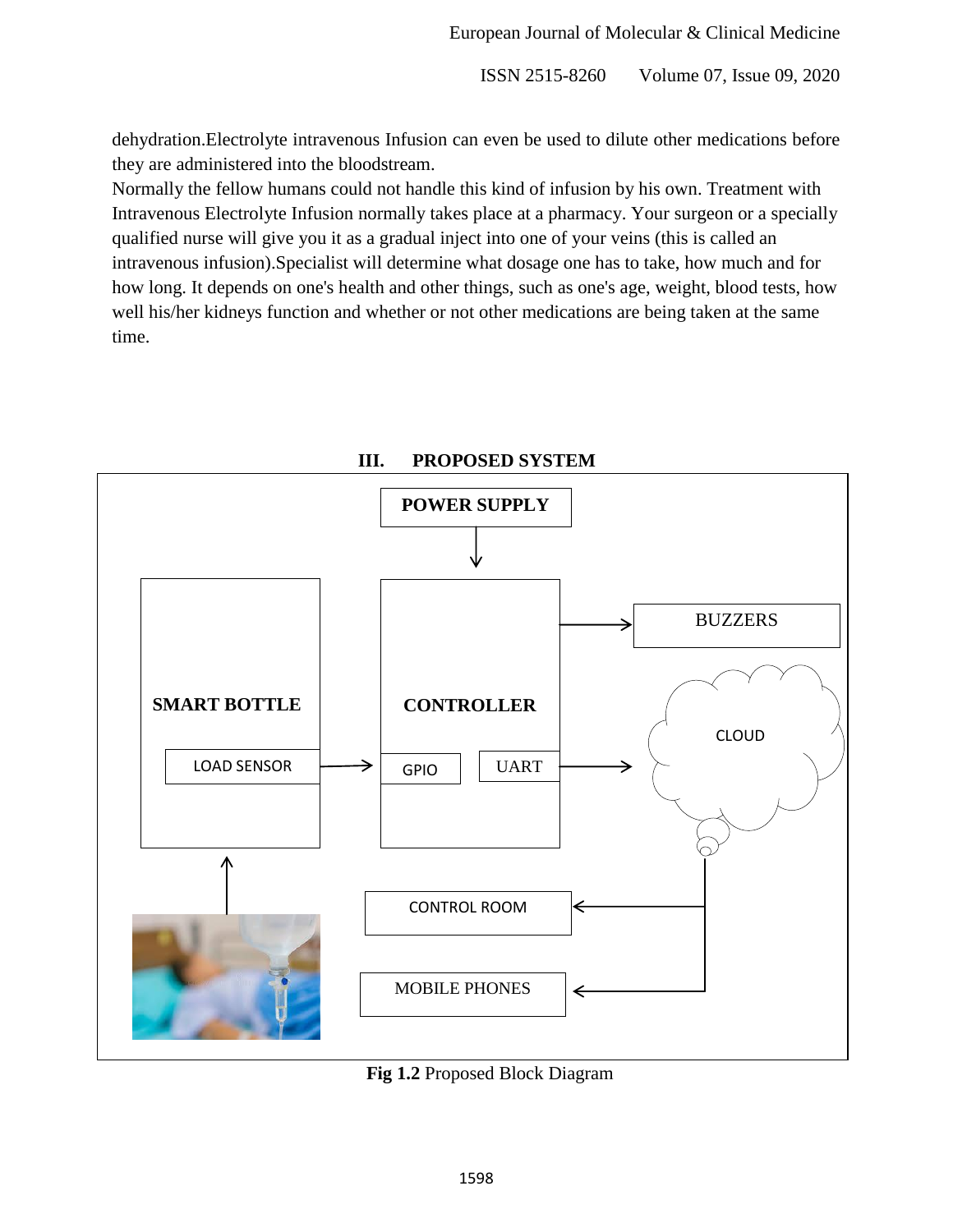As shown in the above block diagram Arduino UNO, Load Sensor, Cloud Computing & Buzzers are used.Using Load Sensor we can monitor the volume of liquid present inside the drip infusion bottle. We have to note down to the least volume of Electrolyte bottle at which a notification has to be triggered to the doctors or the nurse who is taking care of the subjected patient. So once the proposed prototype is developed then it is coded based on the user's health level and hanged on the drip infusion bottle. When the bottle is filled, the controller or the entire system controls the amount of fluid in the container as it begins to decrease and the value is monitored as well as the coded value is checked.Whenever the volume gets decreased beyond the threshold level, it gets sensed through the load sensor based on the weight and it triggers the controller to send a notification to the authorized persons.By this notifications we can alert the Control Unit giving the information about the ward no and also the patient details.Finally, one can continuously monitor the Drip levels in the Infusion bottles using the proposed method.



**IV. Results & Discussions**

**Fig 1.3 a)**Hardware implementation of the proposed systemas prototype model In Fig 1.3 a)prototype is just checked using a normal water bottle. As you can see the above figure in which weight of the bottle is displayed.



**Fig 1.3 b)**Hardware implementation of the proposed systeminstalled in infusion bottles In Fig 1.3 b) our prototype is installed in the drip infusion bottles which is used in the hospitals for patients who are bed ridden.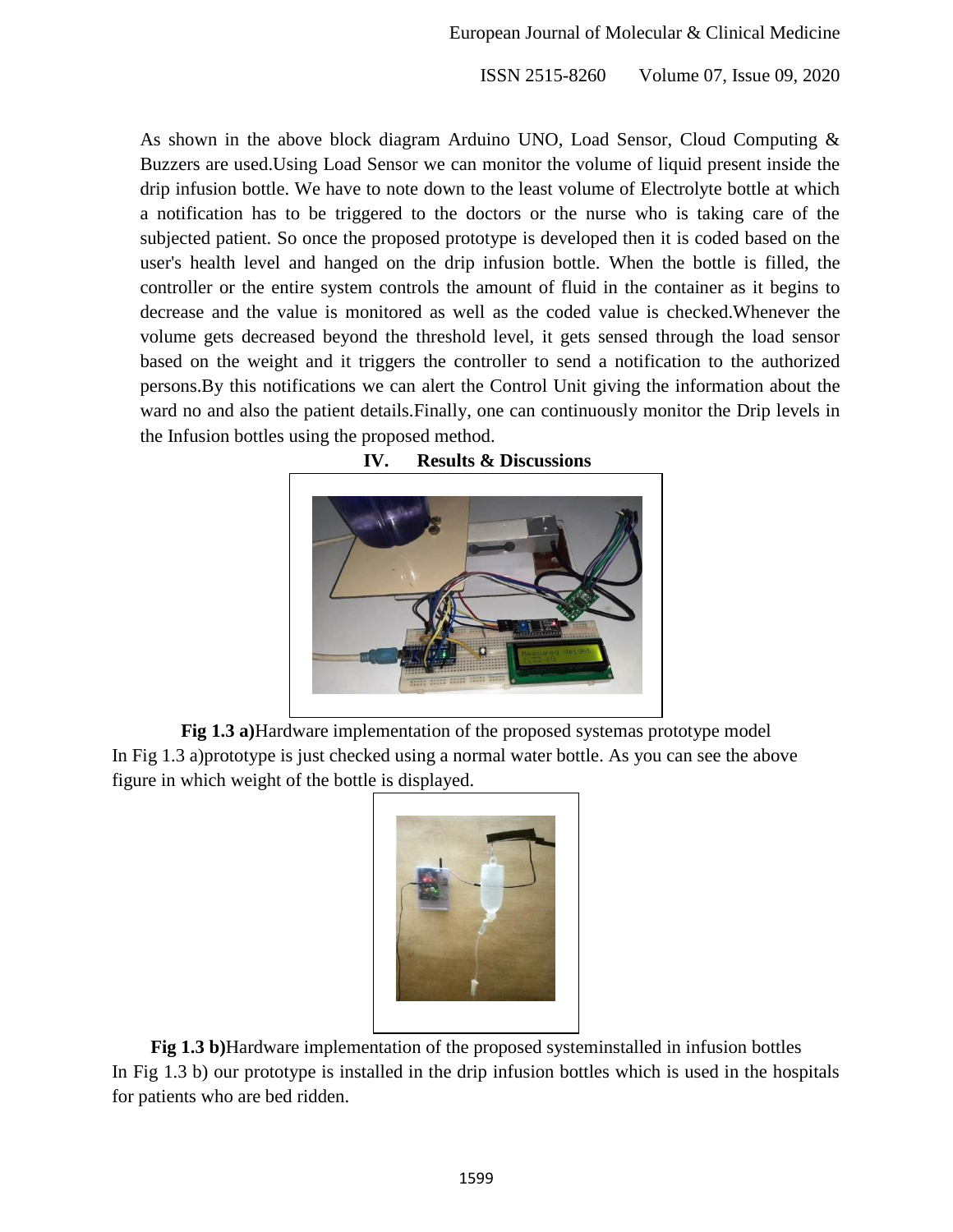# **V. CONCLUSION**

This proposed prototype can precisely monitor the level of electrolyte in a drip bottles.Important factor to be noted is we don't have any existing method(i.e.) automated or semi-automated prototype to check on the drip bottles other than a nurse or a assistant who needs to lively monitor the levels.Monitoring system provides an advantage of modularity, portability, high accuracy and mobility which makes it very captivating for medical applications.All the objectives mentioned in the abstract are met.

### **REFERENCES**:

- 1. Raghavendr.B,Vijaylakshmi.K,Manish "Intravenous Drip Meter & Controller"*978-1- 4673-9622-6/16/2016 IEEE.*
- *2.* Adeyinka, Elijah. "Impact of Service Marketing on Healthcare Management in Nigeria." *International Journal of Managerial Studies and Research* 2, no. 9 (2014): 155- 161.
- *3.* Rajapaksha, U. R. D. S., and U. W. M. R. Kappagoda. "Factors Affecting to Turnover Intention of Non-Managerial Employees in Apparel Industry: A Sri Lankan Experience." *International Journal of Managerial Studies and Research (IJMSR) Volume* 5 (2017): 76-82.
- *4.* ÖZTÜRK, Yunus Emre, and Zührem Ergün. "The Effect of Business Performance on Market Versatility in Health Institutions."
- *5.* Pawera, Rene, and Zuzana Smehylova. "Phenomenon of Socio-Economic Inequalities of Unprivileged Groups in the Labor Market. The Case of the Slovak Republic." *International Journal of Managerial Studies and Research* 3, no. 6 (2015): 134-139.
- *6.* Ojo, Oyetunde. "Organisational Restructuring and Performance Evaluation in Federal Ministry of Health, Abuja, Nigeria." *International Journal of Managerial Studies and Research* 3, no. 9 (2015): 76-84.
- 7. H.C.Kim and Y.S.Yang"Development of a miniaturized IV drip rate meter using optical sensors and fuzzy rule based detection algorithm"*proc. 20th Annual International Conference of IEEE Engineering in Medicine and Biology Society,*  Vol.20,No.4,1998,pp.1795-1798.
- *8.* Campus, Enugu. "Women Petty Trading and Household Livelihood in Rural Communities in South-Eastern Nigeria."
- 9. Autho Abdul Aziz Fahad" Design and implementation of blood bank system using web services in cloud environment" International Journal of MC Square Scientific Research Vol.11, No.3,2019.
- *10.* Shermin Shamsudheen1 , Azath mubarakali2" SMART AGRICULTURE USING IOT" International Journal of MC Square Scientific Research Vol.11, No.4,2019